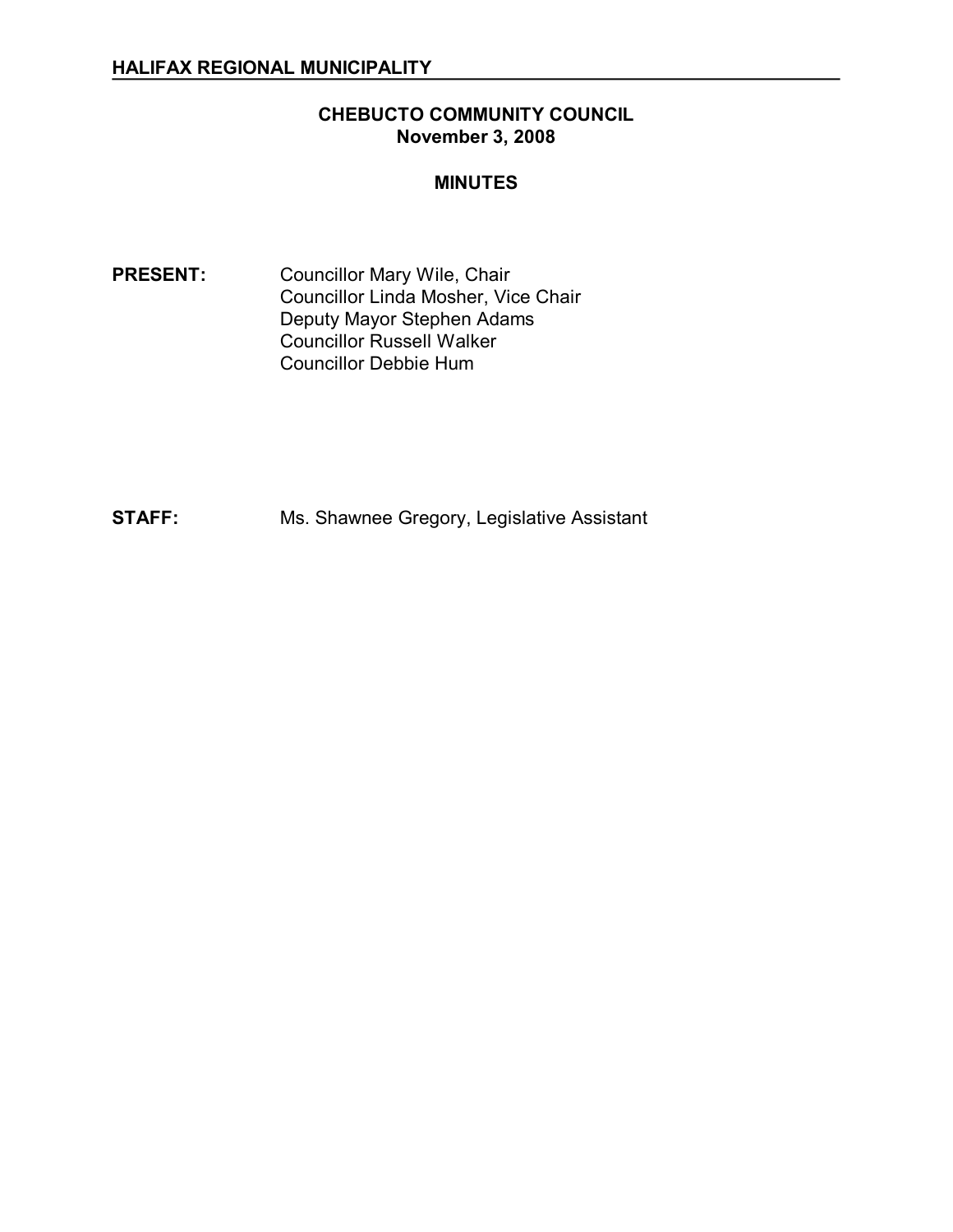# TABLE OF CONTENTS

2

| 1 <sub>1</sub>   |                   |                                                                                                                                                                                                                                                                                                                                                                                                                |  |  |
|------------------|-------------------|----------------------------------------------------------------------------------------------------------------------------------------------------------------------------------------------------------------------------------------------------------------------------------------------------------------------------------------------------------------------------------------------------------------|--|--|
| 2.               |                   |                                                                                                                                                                                                                                                                                                                                                                                                                |  |  |
| 3.               |                   | APPROVAL OF THE ORDER OF BUSINESS AND APPROVAL OF                                                                                                                                                                                                                                                                                                                                                              |  |  |
| $\overline{4}$ . | 4.1               | BUSINESS ARISING OUT OF THE MINUTES  4<br>4.1.1 Tremont Park Alternate Main Entrance  4<br>4.1.2 Sherbrooke Stormwater Flooding Issues  4<br>4.1.3 Intersection of Herring Cove Road and Purcell's Cove Road 4                                                                                                                                                                                                 |  |  |
| 5.               |                   |                                                                                                                                                                                                                                                                                                                                                                                                                |  |  |
| 6.               |                   |                                                                                                                                                                                                                                                                                                                                                                                                                |  |  |
| 7 <sub>1</sub>   |                   |                                                                                                                                                                                                                                                                                                                                                                                                                |  |  |
| 8.               | 8.1<br>8.2        |                                                                                                                                                                                                                                                                                                                                                                                                                |  |  |
| 9.               | 9.1<br>9.2<br>9.3 | CORRESPONDENCE, PETITIONS AND PRESENTATIONS  5                                                                                                                                                                                                                                                                                                                                                                 |  |  |
| 10.              | 10.1<br>10.2      | 10.1.0 Melville Cove Look Off Sign - Purcell's Cove Road - Councillor<br>10.1.1 Infill Development in District 16 - Councillor Hum 6<br>10.1.2 Signs for Non Truck Routes on Mumford Road - Councillor Walker6<br>10.1.3 Use of Wood Stoves in Urban Areas - Councillor Walker 7<br>10.2.1 Councillor Appointments to Grant and Membership Selection<br>Committees and the Halifax Watershed Advisory Board  7 |  |  |
| 11.              |                   |                                                                                                                                                                                                                                                                                                                                                                                                                |  |  |
| 12.              |                   |                                                                                                                                                                                                                                                                                                                                                                                                                |  |  |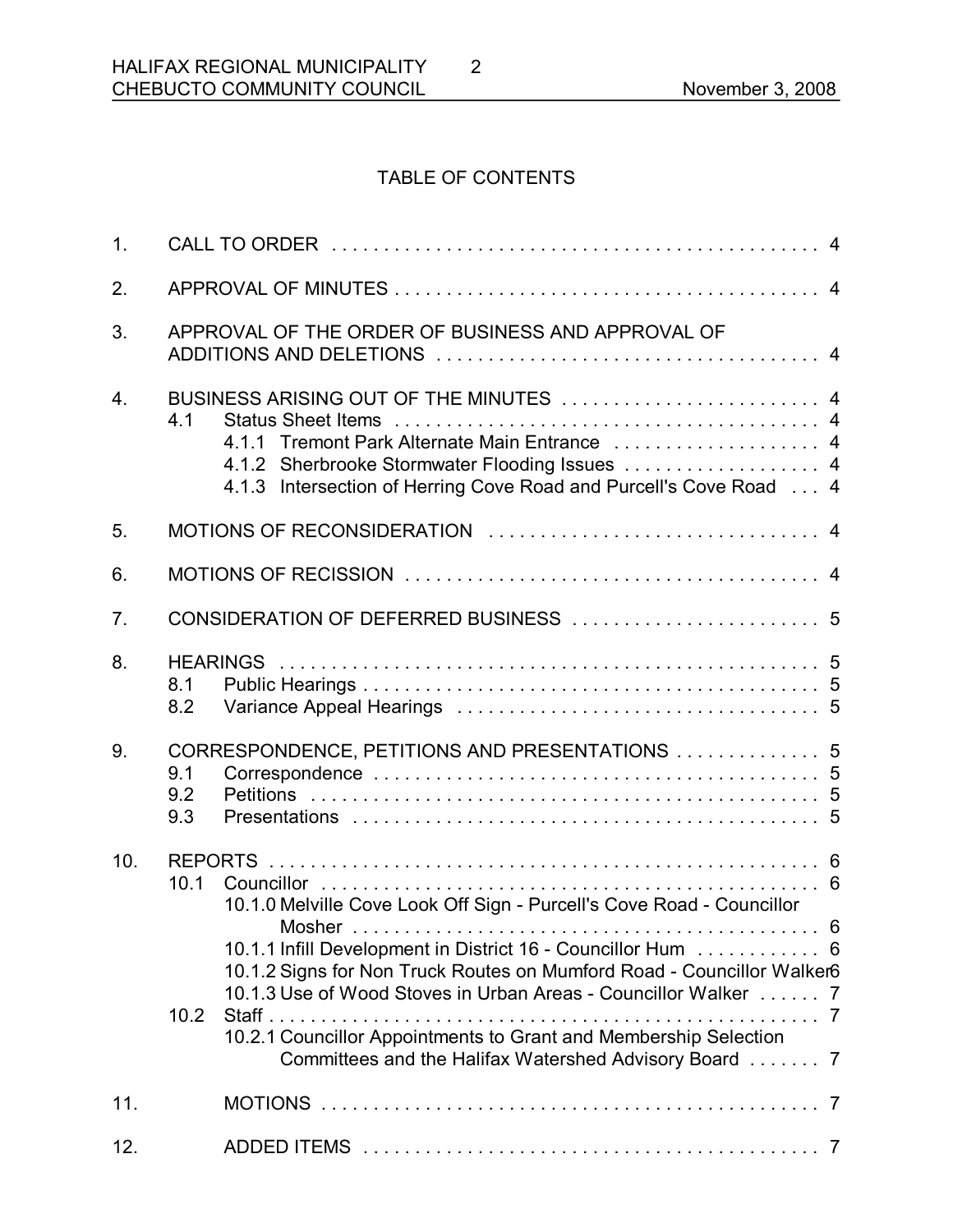# HALIFAX REGIONAL MUNICIPALITY CHEBUCTO COMMUNITY COUNCIL **November 3, 2008**

3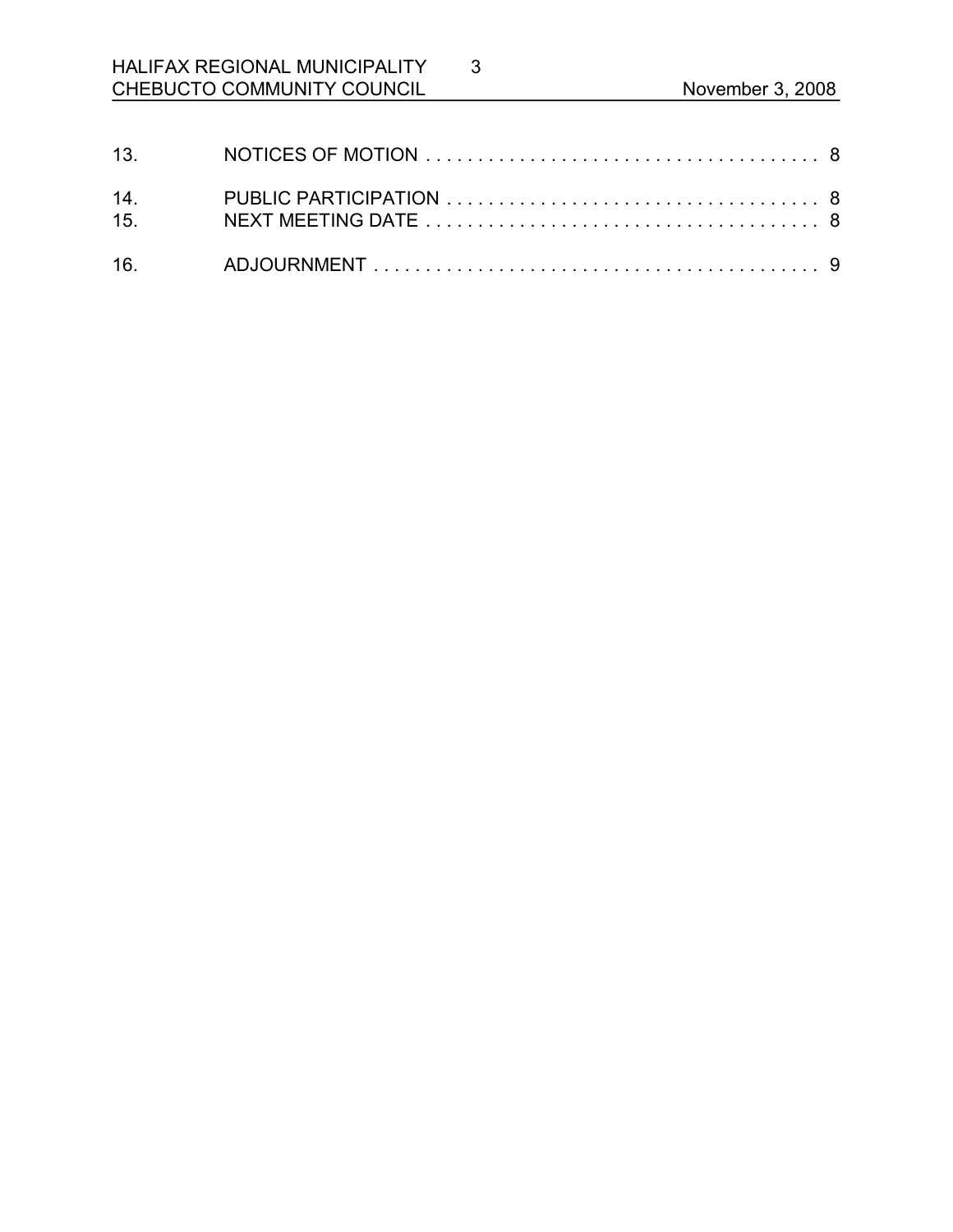# **1. CALL TO ORDER**

The Chair called the meeting to order at 7:06 p.m.

## **2. APPROVAL OF MINUTES October 6, 2008**

**MOVED by Councillor Hum, seconded by Councillor Walker, that the minutes of October 6, 2008, as presented, be approved. MOTION PUT AND PASSED.** 

# **3. APPROVAL OF THE ORDER OF BUSINESS AND APPROVAL OF ADDITIONS AND DELETIONS**

## **Additions:**

- 9.3 Presentations:
- 9.3.1 Request to Name the Baseball Diamond at the Mainland Common the Harold Pelham Memorial Field - Mr. Paul Gallivan and Mr. Kevin Umlah
- 12.1 Off Leash Strategy Hemlock Ravine Park Residents Concerns Councillor Hum
- 12.2 Access to Graves Oakley for Model Airplane Flying Club Deputy Mayor Adams
- 12.3 Clothesline Across Municipal Property Deputy Mayor Adams
- 12.4 CPTED Audit on W.D. Piercey Field Councillor Walker

#### **MOVED BY Councillor Walker, seconded by Councillor Mosher that the agenda be approved as amended. MOTION PUT AND PASSED.**

## **4. BUSINESS ARISING OUT OF THE MINUTES:**

## **4.1 Status Sheet Items:**

## **4.1.1 Tremont Park Alternate Main Entrance**

Councillor Hum advised that there had been no progress on this issue. She indicated that she would like this item to remain on the status sheet.

## **4.1.2 Sherbrooke Stormwater Flooding Issues**

Councillor Hum advised that she hoped to have a report in December. She indicated that she would like this item to remain on the status sheet.

## **4.1.3 Intersection of Herring Cove Road and Purcell's Cove Road**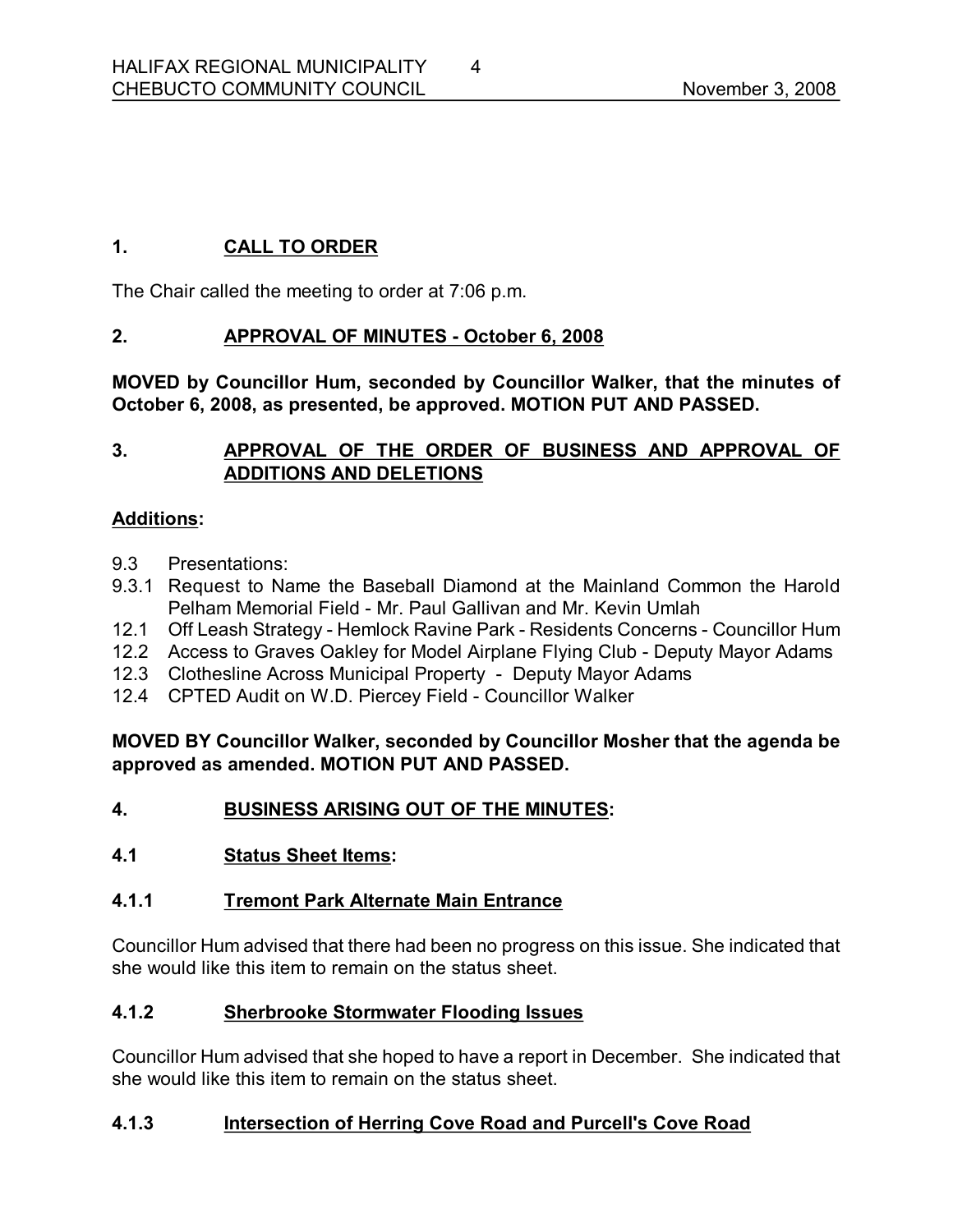Councillor Mosher advised that there had been no progress on this issue. She indicated that she would like this item to remain on the status sheet.

5

| 5. | <b>MOTIONS OF RECONSIDERATION - NONE</b> |
|----|------------------------------------------|
|    |                                          |

- **6. MOTIONS OF RECISSION NONE**
- **7. CONSIDERATION OF DEFERRED BUSINESS NONE**
- **8. HEARINGS:**
- **8.1 Public Hearings None**
- **8.2 Variance Appeal Hearings None**
- **9. CORRESPONDENCE, PETITIONS AND PRESENTATIONS:**
- **9.1 Correspondence: None**
- **9.2 Petitions: None**
- **9.3 Presentations :**

#### **9.3.1 Request to Name the Baseball Diamond at the Mainland Common the Harold Pelham Memorial Field Mr. Paul Gallivan and Mr. Kevin Umlah**

- C A copy of the presentation was circulated.
- C A document titled the 'Mainland Common Baseball Field Areas for Construction/Improvement' was circulated.

**Mr. Paul Gallivan**, **Chair of the Harold Pelham Memorial Field Committee,** thanked the Community Council for allowing him to make a presentation requesting that the Mainland Common Baseball Field be renamed the Harold Pelham Memorial Park at the Mainland Common. He stated that although he had never met Harold Pelham he had heard many unique stories about him as Mr. Gallivan's son was a member of the Pelham Baseball team and Mr. Gallivan often volunteered at his games. He advised that Mr. Pelham had sponsored that team as well as others at all levels of baseball for over 35 years; noting that people like that should be recognized for what they have done for the community. He indicated that Mr. Pelham had given children something to do to keep them out of trouble and had even quietly given financial assistance to players who did not want their teammates to know that they were having money troubles. He also often employed older players at his company, Pelham Electric. Mr. Gallivan advised that many people had stories of how Mr. Pelham had helped them through hard times. In closing, Mr. Gallivan stated that the tenth anniversary of Mr. Pelham's death wold be a suiting time to name the field in his honour and he thanked the Community Council for their consideration.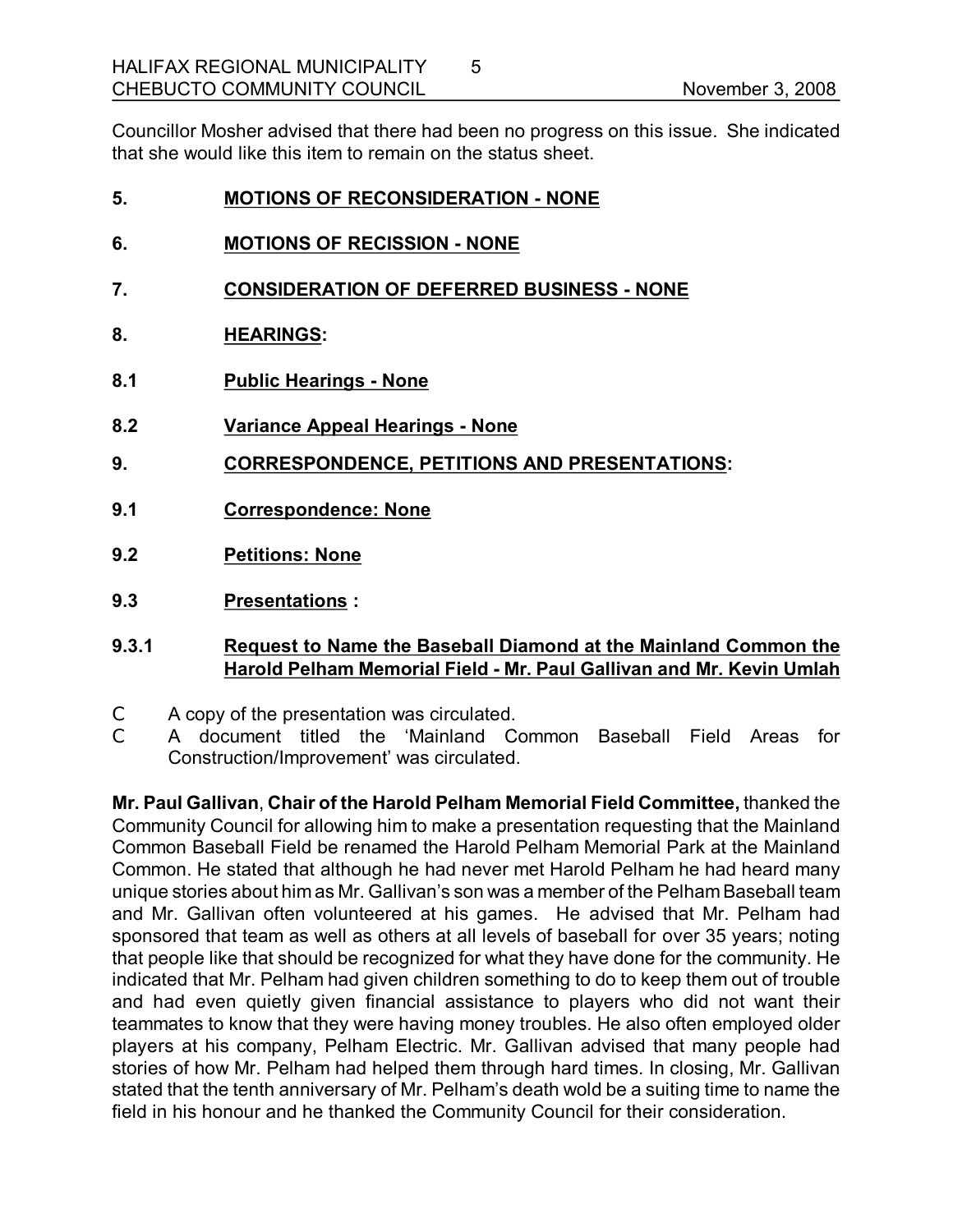**Mr. Kevin Umlah, Halifax**, advised the Community Council that he had been involved with organized baseball for his whole life having been the past president of the Nova Scotia Baseball League and having played on and against the Pelham Baseball teams. As someone who had known Mr. Pelham, Mr. Umlah wished to speak to his involvement in community baseball with his heart, soul and wallet. Mr. Umlah stated that Mr. Pelham was also generous with visiting teams from as far away as Cuba and Nicaragua. He advised that before Mr. Pelham had taken sick he had been very active and involved in the sport; even collecting gate fees at the field and during his illness he would follow every game even though he could not attend.

6

**MOVED BY Councillor Mosher, seconded by Councillor Walker that the Chebucto Community Council request a staff report regarding the potential of renaming the Mainland Common Ball Field the Harold Pelham Memorial Field at the Mainland Common. MOTION PUT AND PASSED.**

Councillor Mosher requested that Mr. Gallivan's document titled the 'Mainland Common Baseball Field Areas for Construction/Improvement' be submitted to operations staff to be considered for the capital budget; noting that many recommendations were inexpensive fixes.

**MOVED BY Councillor Mosher, seconded by Councillor Hum that the Chebucto Community Council request that staff consider the recommendations contained in the submitted 'Mainland Common Baseball Field Areas for Construction/Improvement' for the Capital Budget. MOTION PUT AND PASSED.** 

- **10. REPORTS:**
- **10.1 Councillor:**

## **10.1.0 Melville Cove Look Off Sign Purcell's Cove Road Councillor Mosher**

Councillor Mosher advised that she had previously worked with staff in order to have the Melville Cove Look Off sign lowered; noting that the strapping had not been removed and the sign now looked unattractive. She stated that residents had also complained that the sign, located at 76 Purcell's Cove Road, was blocking their view plane.

#### **MOVED BY Councillor Mosher, seconded byDeputy Mayor Adams that the Chebucto Community Council request that the Melville Cove Look Off Sign on Purcell's Cove Road be moved. MOTION PUT AND PASSED.**

## **10.1.1 Infill Development in District 16 Councillor Hum**

Councillor Hum advised that she had already been in contact with Mr. Richard Harvey, Senior Planner, and Ms. Denise Schofield, Manager of Development Engineering, regarding this issue and that Mr. Harvey was currently reviewing properties to look at what potential opportunities there were for future infill development.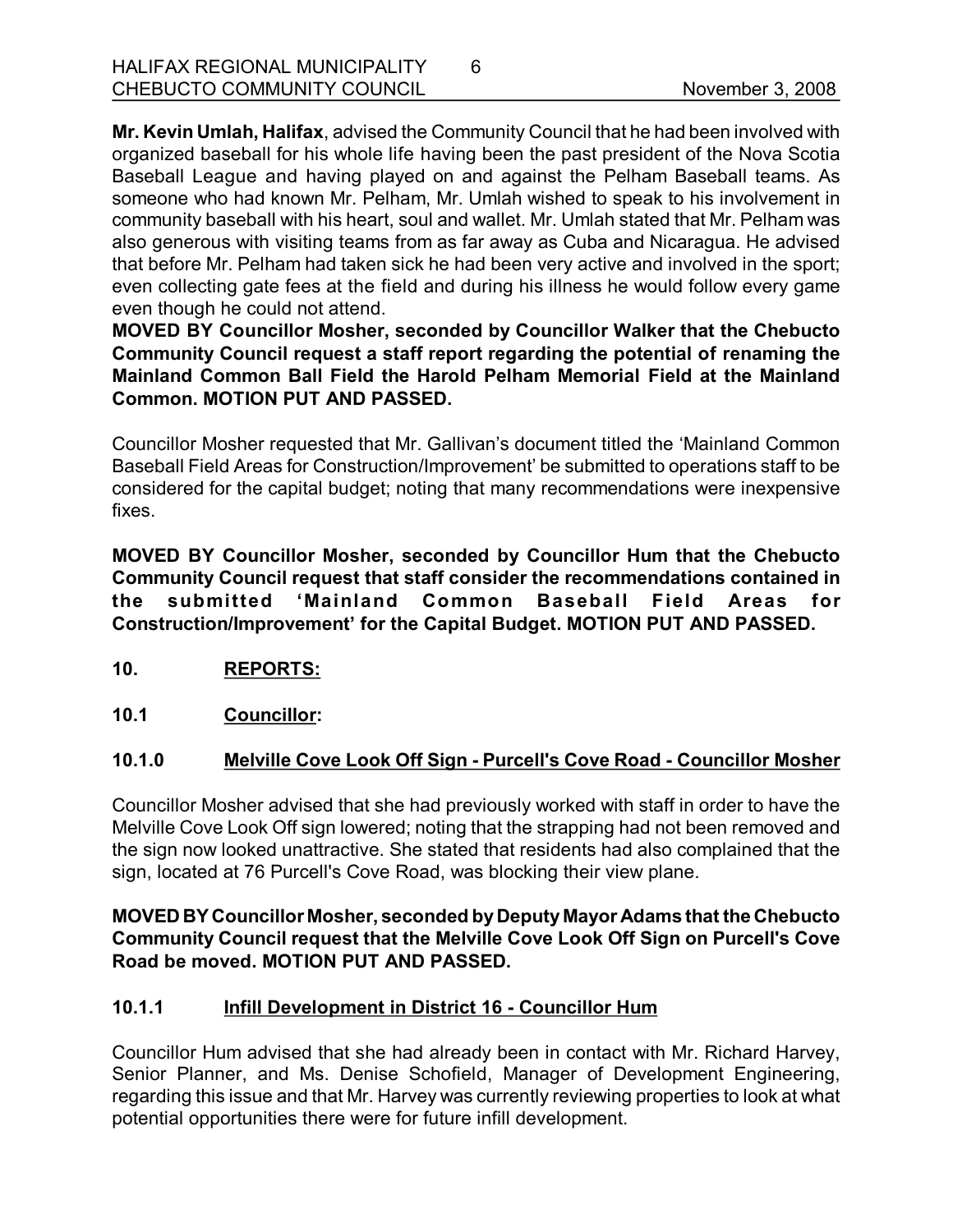### **MOVED BY Councillor Hum, seconded by Councillor Walker that the Chebucto CommunityCouncil request an informationreportregarding infill development inthe District 16 Rockingham area. MOTION PUT AND PASSED.**

## **10.1.2 Signs for Non Truck Routes on Mumford Road Councillor Walker**

Councillor Walker advised that a motion had been passed at the June 9, 2008 meeting of the Chebucto Community Council regarding this issue and requested that the Legislative Assistant follow up with legal staff as to the status of the request.

#### **10.1.3 Use of Wood Stoves in Urban Areas Councillor Walker**

Councillor Walker requested a staff report regarding the use of wood stoves in urban areas; including what was specifically allowed as many residents were unaware.

**10.2 Staff:**

#### **10.2.1 Councillor Appointments to Grant and Membership Selection Committees and the Halifax Watershed Advisory Board**

C A memo dated October 24, 2008 was submitted.

**MOVED BY Councillor Mosher, seconded byDeputy Mayor Adams that the Chebucto Community Council appoint Councillor Walker to the Grants Committee. MOTION PUT AND PASSED.** 

**MOVED BY Councillor Walker, seconded by Councillor Hum that the Chebucto Community Council appoint Councillor Mosher to the Membership Selection Committee. MOTION PUT AND PASSED.** 

**MOVED BY Councillor Hum, seconded by Councillor Mosher that the Chebucto Community Council defer appointment to the Halifax Watershed Advisory Board pending clarification from the Clerk's Office. MOTION PUT AND PASSED.** 

- **11. MOTIONS NONE**
- **12. ADDED ITEMS**
- **12.1 Off Leash Strategy Hemlock Ravine Park Residents Concerns Councillor Hum**

Councillor Hum advised that the off leash strategy had been in place for nearly a year. She requested that the strategy be reviewed in relation to Hemlock Ravine Park and that staff give consideration to making the park non off leash altogether as there had been some resident concerns.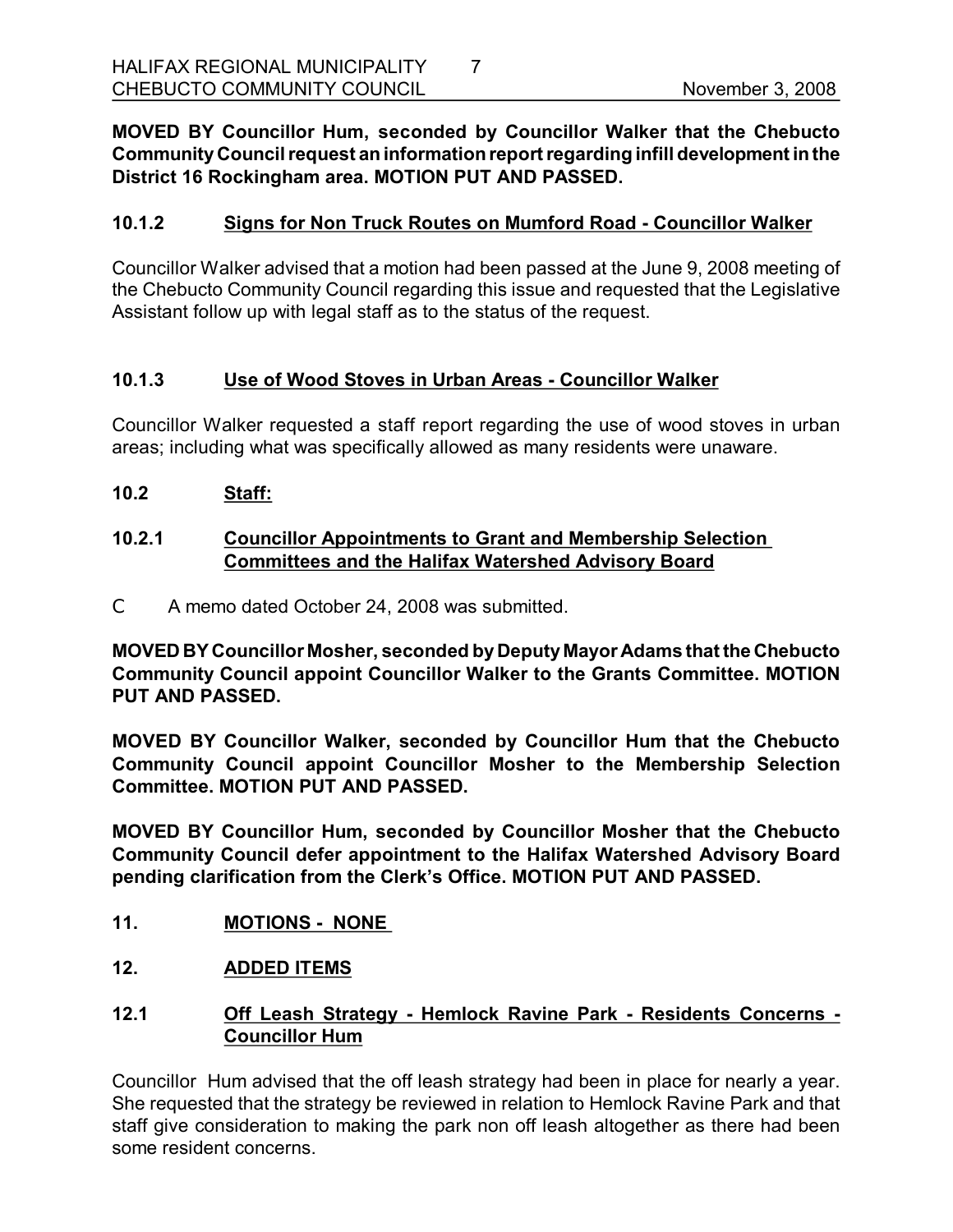**MOVED BY Councillor Hum, seconded by Councillor Walker that the Chebucto Community Council request a report reviewing the Off Leash Strategy at Hemlock Ravine Park including but not limited to the following items: the number of complaints that have been submitted to staff or the call centre, the number of times ByLaw enforcement or animal services have beenat the site and anyother feedback that staff has received. MOTION PUT AND PASSED.** 

## **12.2 Access to Graves Oakley for Model Airplane Flying Club Deputy Mayor Adams**

C A Power Point presentation from the Halifax Electric Flyers Association was submitted.

Deputy Mayor Adams advised that the HalifaxElectric Flyers Association would be willing to meet with staff as well as do a demonstration.

#### **MOVED BY Deputy Mayor Adams, seconded byCouncillor Mosher that the Chebucto Community Council request a reportregarding the possibility of allowing the Halifax Electric Flyers Association access to Graves Oakley by:**

- **1. Extending the road that goes to the ball field;**
- **2. Granting access to an electrical source and shelter; and**
- **3. Granting the ability to schedule use year round.**

## **MOTION PUT AND PASSED.**

## **12.3 Clothesline Across Municipal Property Deputy Mayor Adams**

Deputy Mayor Adams advised that the clothesline in question had been in place for 30 years and he inquired as to the rationale behind By-Law enforcement having it taken down at a time when energy conservation was being promoted.

**MOVED BY Deputy Mayor Adams, seconded by Councillor Walkerthat the Chebucto Community Council request that the ByLaw enforcement order regarding the clothesline violation Tartan Avenue be temporarily stopped pending a report regarding the rationale behind the order. MOTION PUT AND PASSED.** 

## **12.4 CPTED Audit on W.D. Piercey Field Councillor Walker**

Councillor Walker advised that a CPTED audit had been done on W.D. Piercey Field in August of 2008 and requested that the Legislative Assistant follow up as to when the results would be carried out.

## **13. NOTICES OF MOTION NONE**